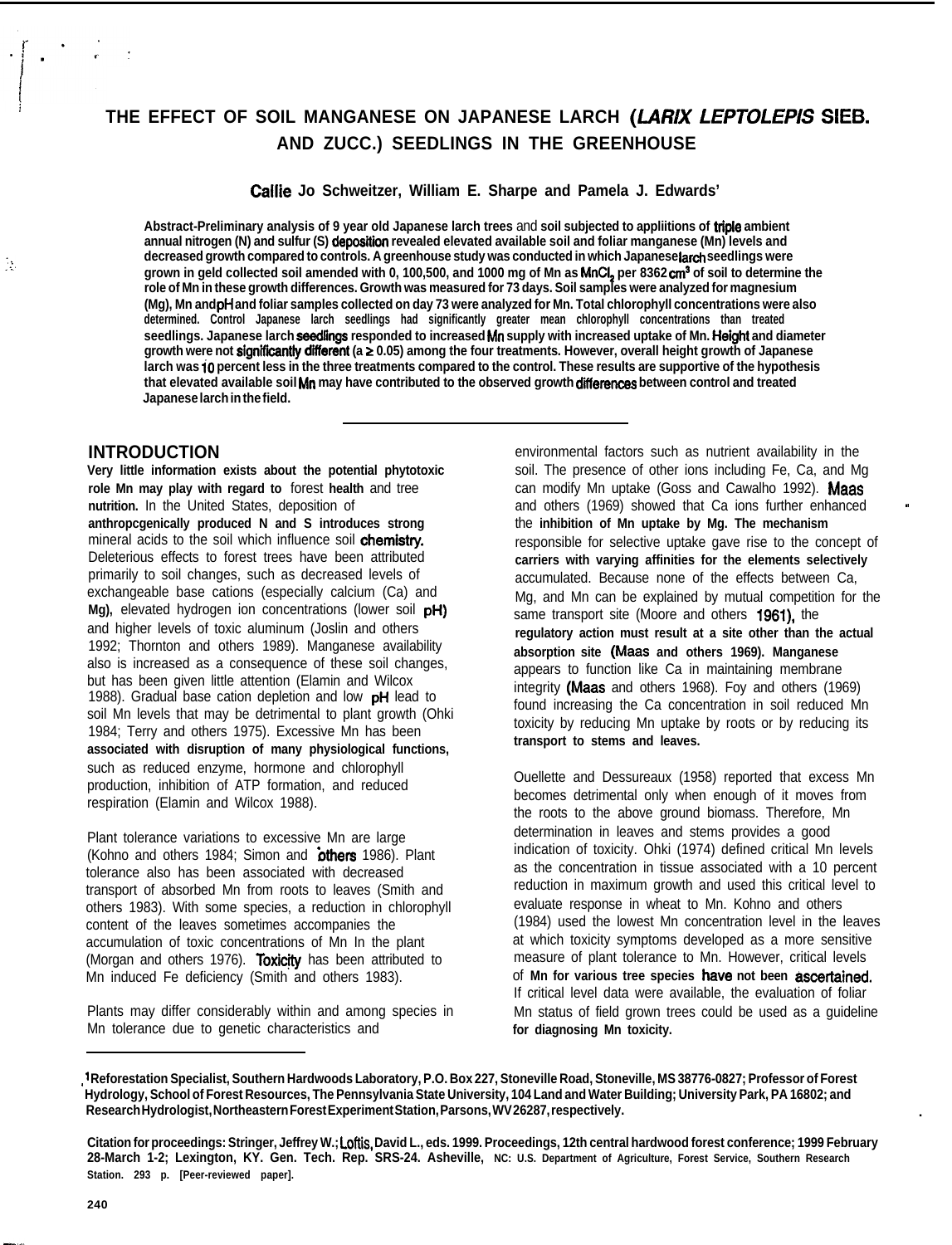Analysis of Japanese larch foliage samples in 1993 taken from watershed 9, an 11.6 ha experimental watershed located 13 Km west of Parsons, West Virginia, revealed elevated Mn concentrations and reduced height growth as a result of annual treatments with 169 kg/ha of ammonium sulfate (Pickens and others 1995). The treatments began in 1987 four years after this watershed was clearcut and root raked and three years after it was planted with 2-O Japanese larch seedlings at 1.8  $\times$  1.8m spacing. Vegetation existent at the time of clearcutting consisted of mixed low grade hardwoods that had colonized abandoned agricultural fields.

Increased solubility of soil Mn was expected as a result of the ammonium sulfate treatments. The observed increased foliar Mn coupled with the sparse amount of information available on the potential effects of elevated soil Mn to trees prompted this investigation. Although Japanese larch is not now an important commercial tree species in the central hardwood region, it has been used extensively for strip mine reclamation plantings. Interest has also been expressed in converting low grade Appalachian hardwood stands to Japanese larch for fiber production. Watershed 9 where the initial observations of Mn response were made was converted to Japanese larch for this purpose (Kochenderfer and Helvey 1989). The study presented here was designed to evaluate Japanese larch seedling growth responses to various amounts of added Mn, and to determine whether or not Mn toxicity could explain the reduced growth of the treated Japanese larch observed in the field. In particular, we tested the following null hypotheses: (1) Japanese larch growth would not be reduced under the highest soil Mn levels; (2) Foliar Mn levels would not increase with increasing soil Mn levels; (3) Soil Mn levels could not be used to predict foliar Mn levels; (4) Elevated foliar Mn would not interfere with chlorophyll production.

# **MATERIALS AND METHODS**

# **Soil Collection**

.

9G)

 $\mathcal{L}_{\mathcal{G}}$ 

Mineral soil obtained from Watershed 9, an experimental watershed operated by the USDA Forest Service in north central West Virginia, was collected on May 11, 1993 and used as the growth medium for the seedlings in this study. The soil was a Calvin channery silt loam (loamy skeletal, mixed, **mesic** Typic Dystrochrept weathered from the Hampshire sandstone formation (Losche and Beverage 1967). This soil had received 19 ammonium sulfate applications over the previous 7 years prior to collection. Under heavy acidic inputs, soils high in potentially available Mn release large amounts of this element (Kazda and Zvacek 1989). Manganese shows a strong association with Fe in rocks and soil, and is found adsorbed onto the surface of fine grained soil minerals. The Calvin channery silt loam used in this study was developed in uplands and weathered from sandstone and acid red shale (Losche and Beverage 1967). The pH of this soil was 4.22. The concentration of Mn in these sedimentary rocks has been reported to be in the range of 170-600 ma/ka. The average content of United States surface soils is 560 mg/kg (Gilkes and McKenzie 1988).

Soil was collected by extracting the A horizon mineral soil from three adjacent soil pits located on the northern boundary of watershed 9. The soil was mixed thoroughly and sieved to remove stones  $(> 1$  cm<sup>2</sup>), and placed into 48 clear, acrylic tube planters (45.2 cm tall x 15.2 cm in diameter). Each planter contained approximately 8352  $cm<sup>3</sup>$ of soil. The bottom of each plastic planter was covered with nylon mesh fabric to allow drainage and covered with a porous polyethylene cap for additional support. Each planting cylinder was wrapped with aluminum foil to reduce soil heating and prevent algal growth.

# **Study Design**

Seedlings were selected randomly for planting from a bundle of 200 2-O stock Japanese larch seedlings (Saratoga Tree Nursery, New York DEC, Saratoga Springs, NY, seedlot 811, seed orchard #13). At planting, seedling heights (nearest 0.1 cm, meter stick) from root collar to tip of the dominant terminal and diameters (nearest 0.1 mm, Doall Electronic Digital caliper, Maxcal, USA) at 1 cm above the root collar were measured. All seedlings were breaking dormancy at the time of planting. All planters received 2 liter of distilled water at the time of planting. The planters were arranged in blocks of 12, placed in a greenhouse and the seedlings were allowed to grow from May 18 until July 8, 1993. Each block contained three planters of each treatment including controls. There were four treatment blocks in this randomized block design for each species. Dead or dying seedlings were replaced prior to July 8.

The soil in the planters was amended by adding 100 mg (treatment  $2$ ), 500 mg (treatment 3) and 1000 mg (treatment 4) of Mn in the form of MnCI<sub>2</sub> to each of three planters in each block (24 total planters per treatment) on July 8. An additional 24 planters served as controls. The MnCI<sub>2</sub> was dissolved in 1 liter of deionized water. The bottle used to add the Mn solution was rinsed three times with 50 ml (total) of deionized water and this water also was added to each planter. Each planter received 271 ml of water two times per week (2.97 cm/week). This amount was sufficient to keep soil moisture replenished. Growth measurements commenced on July 8 and ended on September 18. Seedling height and diameter data represent net growth during this 73 day period.

Twenty-four hours after treatment a soil sample was collected from the top 7-10 cm in each planter. Soil was collected in paper bags, air dried, and analyzed for 0.01 molar SrCI<sub>2</sub> extractable (Joslin and Wolfe 1989) Mg and Mn by atomic absorption spectrophotometry. Atomic absorption spectrophotometty analysis was performed within 48 hours of extraction. Soil pH was determined in 1:1 water/soil paste (Black 1964).

The experiment was terminated on September 18, 1993. Seedling heights and diameters were measured. Foliar samples for chemical analysis of Japanese larch were obtained by removing and compositing all needle whorls on two lateral branches on each seedling. All foliar samples were rinsed in deionized water, placed in paper bags, and oven dried at 105 °C for 24 hours. Samples were then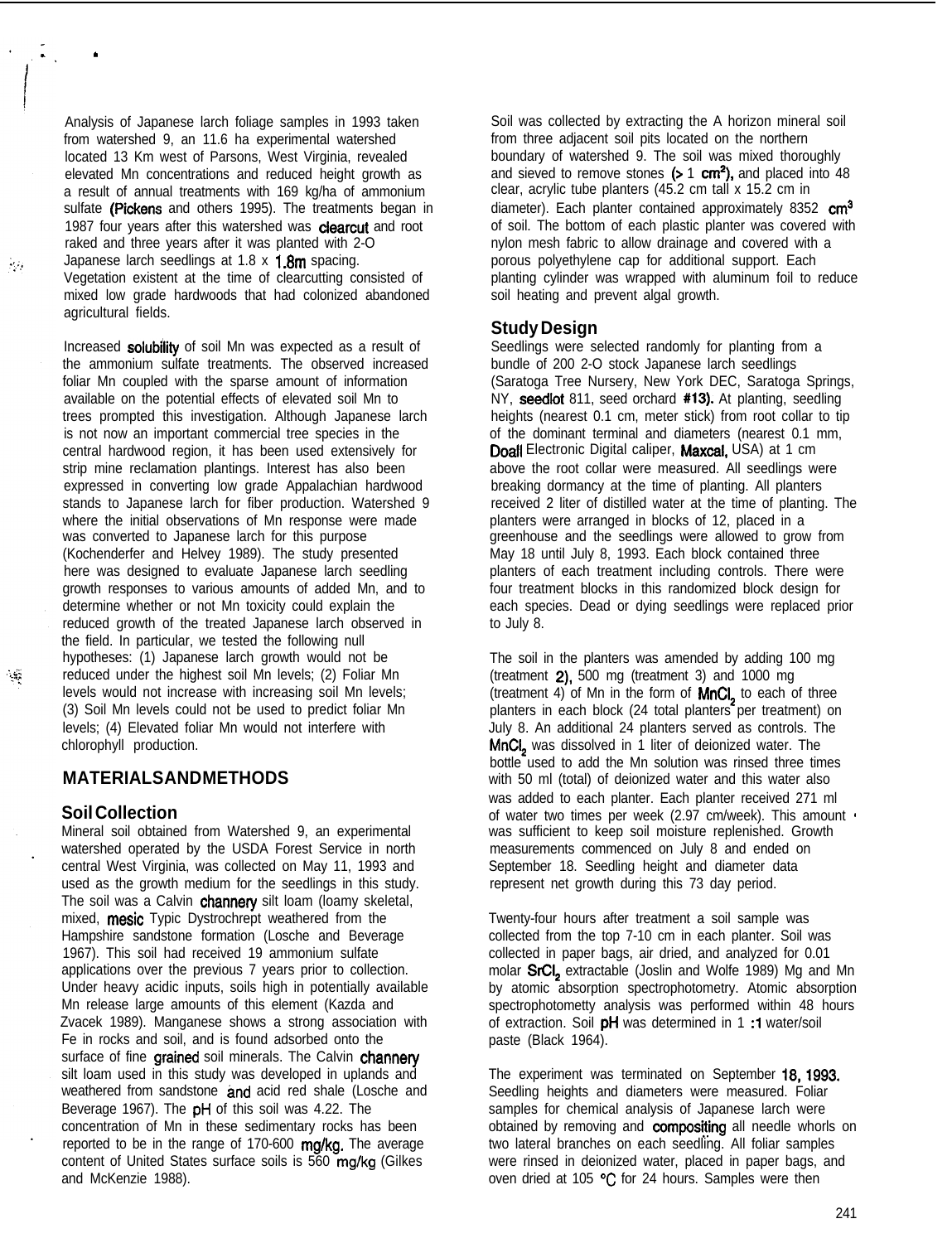ground in a Wiley mill (Thomas Scientific, USA) fitted with a 20 um screen and submitted for ICP (Inductively Coupled Plasma Emission Spectroscopy) analysis to the Agricultural Analytical Services Laboratory (College of Agricultural . Sciences, The Pennsylvania State University, University Park, PA 16802) to determine aluminum  $(AI)$ , boron  $(B)$ , Ca, copper (Cu). iron (Fe), potassium (K), Mg, Mn. sodium (Na), phosphorus (P), and zinc (Zn) (Dahlquist and Knoll 1978). Only Ca, Mg, Mn and Fe are reported here.

Quality assurance/control for all analysis included analytical duplicates and standard reference materials. Precision was determined by analyzing one duplicate soil and foliar sample with every 12 samples. Differences between the chemistry of the sample and its split were not significantly different from zero.

Total chlorophyll (chlorophyll a+b) concentration was measured on a randomly selected subsample of four Japanese larch trees for each of the four treatments. Preparation, extraction and determination of chlorophyll followed the method of **Arnon** (1948).

#### **Data Analysis**

All statistical analyses were performed using SAS statistical packages (SAS Institute 1985). following a randomized block design. Within a treatment, analysis of variance showed no significant differences for each chemical parameter among blocks, and values were then pooled by treatment. General linear regression was performed using treatment means of foliar and soil measurements.

# **RESULTS AND DISCUSSION**

The height of Japanese larch seedlings was consistently reduced in the three treatments, but diameter growth was not (Figure 1). None of the changes was statistically significant, but a greater than 10 percent height growth decrease was observed, for all treatments which at least one author has considered important (Ohki 1985). Acceptance or rejection of null hypothesis one was thus somewhat uncertain. Statistical significance in height growth across treatments may have been achieved with a larger sample size.



Figure I-Mean height and diameter growth for Japanese larch from July 8, 1993 to September 18, 1993. Different letters above bars indicate significant differences at alpha =  $6.05$ .

Control soil had significantly greater hydrogen ion concentration and significantly lower Mn compared to all other treatments (Table 1). Mn concentrations followed treatment 4 > treatment 3 > treatment 2 > control (all significantly different) for the soil Mn values. Soil Mg did not differ significantly among treatments.

Comparisons of foliar Mn for Japanese larch are given in Figure 2. All treatments were significantly different with the relative magnitudes of foliar Mn concentrations matching the treatment Mn additions. Japanese larch seedlings responded to increased Mn supply with increased uptake and foliar Mn concentrations. The relationship between initial soil Mn supply and foliar Mn concentration for Japanese larch is given in Figure 3. The relationship is significant (p=0.0001) and the two variables have an  $\mathbb{R}^2$  = 0.50. Thus, null hypotheses two and three were rejected.

;

The presence of other ions can modify the uptake of Mn from solution. In studying Mn toxicity to melons, Simon and others (1986) found that competition exists between Mg and Mn for specific binding sites. However, Maas and others (1969) explained the effects of Ca and Mg, on Mn as Mn absorption being noncompetitively inhibited by Mg and stimulated by Ca. No differences existed for soil Mg among

Table l-Initial soil sample mean concentrations (0.01 M SrCI<sub>2</sub> extractable Mn and Mg; pH in water) and statistical comparisons among treatments

| Soil parameter                | Control | Trt. $2$ | Trt. $3$           | Trt. 4 |
|-------------------------------|---------|----------|--------------------|--------|
| Mn (meg/100g)                 | 0.012a  | 0.127b   | 0.374c             | 0.6334 |
| pH (pH units)                 | 4.22    | 4.01     | 3.95               | 3.83   |
| pH (meq H <sup>+</sup> /100g) | 0.060a  | 0.098b   | 0.110 <sub>b</sub> | 0.148c |
| Mg (meg/100g)                 | 0.074a  | 0.080a   | 0.085a             | 0.089a |

Soil parameters with different letters indicate significant difference among treatments at a  $\leq$  0.05; **n=24; pH** was not tested.



Figure 2-Japanese larch foliar Mn concentration comparisons among treatments. Different letters above bars indicate significant differences at alpha  $\pm$  0.05.

 $\cdot$  . . .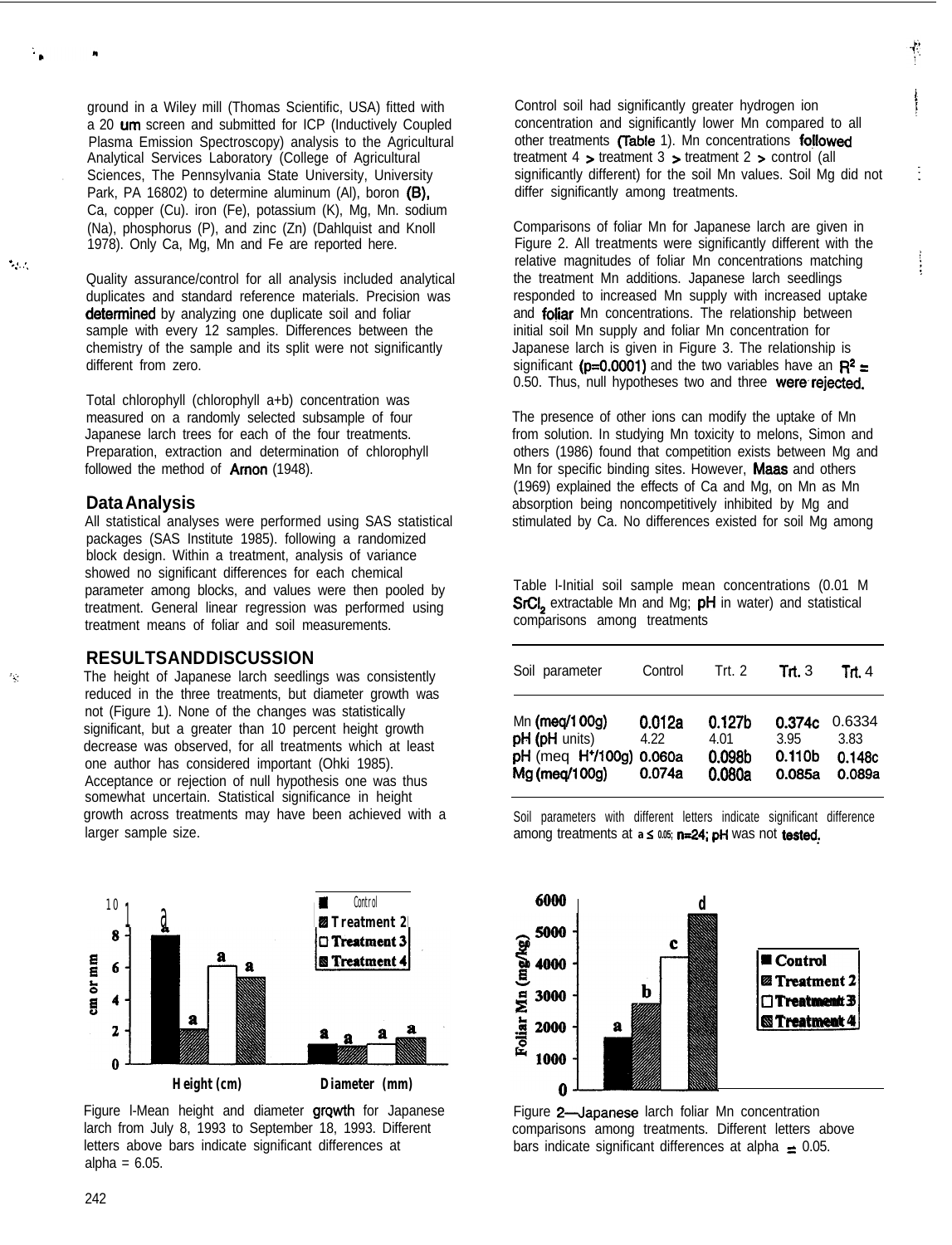

Figure 3-Regression relationship between initial soil Mn concentrations and Japanese larch foliar Mn at the end of the study for all treatments including control.

treatments in this study. For Japanese larch seedlings in this study, soil Mn concentrations and foliar Ca, Mg, and K were not consistently nor strongly correlated.

Foliar observations were recorded for all trees on June 15, July 28, August 18, and September 17.1993. Japanese larch foliage did not exhibit any visual deficiency/toxicity symptoms regardless of treatment throughout the experiment.

Average chlorophyll concentrations (Figure 4) were greater in the control Japanese larch seedlings when compared to the other three treatments (reject null hypothesis four). Ohki (1985) found that excessive Mn in solution culture (500 mg/l) resulted in reductions of chlorophyll concentration in wheat. Others have reported chlorophyll synthesis inhibition by

& excessive Mn (Clairmont and others 1986; Csatorday and others 1984). The probable site of Mn inhibition is a Fe requiring step following the insertion of Mg in the tetrapyrrole ring of the chlorophyll molecule (Clairmont and others 1986). No correlations were found between soil Mn and foliar Fe, nor between foliar Mn and foliar Fe. There were no significant differences in foliar Fe among treatments.

Ohki (1985) defined the Mn critical toxicity level as the foliar concentration associated with a 10 percent growth





reduction. Using the relative growth of the control **as** the maximum amount achievable for this experimental time period. A 10 percent reduction for Japanese larch would have resulted in a 7.2 cm height increase and a 1.1 mm diameter increase. Larch height growth in treatments 2, 3 and 4 all fell below this value, averaging 2.1 cm, 6.1 cm, and 5.4 cm, respectively. Diameter growth did not exhibit a response. These growth changes occurred in the absence of visual foliar symptoms. The critical toxicity level as defined by Ohki (1985) may have some merit in predicting  $\frac{4}{5}$ <br>crowth changes in Japanese Jarch, Although no observed growth changes in Japanese larch. Although no observed Mn symptoms in larch seedlings were recorded, the trends of decreasing growth and chlorophyll concentration along with significantly greater levels of foliar Mn with soil Mn additions suggested that some inhibitory effects to the photosynthetic process may have occurred.

#### **SUMMARY AND CONCLUSIONS**

Under acidic soil conditions, soil macronutrients such as Ca and Mg and potentially toxic micronutrients such as Mn become more mobile, enhancing their uptake by tree roots. Sensitivity of most forest trees to elevated Mn remains unknown. Under conditions of low soil pH and low soilavailable Mg and Ca commonly found in extremely acidic forest soils, Mn toxicity could occur. Soil Mn levels were a . good predictor of Japanese larch foliar Mn, at least for the range of Mn availability used in this study. The results of this study suggest that Mn toxicity and subsequent foliar chlorophyll reductions may play a role in the reduced height growth observed in the N and S acidified Japanese larch plantings reported by Pickens and others (1995) and Kochenderfer and others (1995) on an acidified watershed. Further investigation of the impacts of increasing Mn availability and toxicity to other tree species that commonly  $\ddot{k}$ . grow in relatively Mn rich, extremely acid edaphic environments in the central hardwoods region would seem to be prudent.

# **ACKNOWLEDGMENTS**

This work is based on work supported by funds provided in part by the US Department of Agriculture, Forest Service, Northeastern Forest Experiment Station, under Cooperative Agreement 23-742, and in part by the School of Forest Resources, College of Agricultural Sciences, and the Environmental Resources Research Institute. The Pennsylvania State University. Any opinions, findings, conclusions or recommendations expressed in this publication are those of the authors and do not necessarily reflect the view of the Department of Agriculture. We thank Bryan Swistock for assistance in figure design and preparation.

#### **REFERENCES**

- Arnon, E.I. 1948. Copper enzymes in isolated chloroplasts. Polyphenoloxidase in Beta vulgaris. P.L. Physiol. 24(1): l-15.
- Black, CA., ed. 1964. Methods of soil analysis. Pan 1. Chemical and microbiological properties. 1st ed. Agronomy 9. Pan 2. Madison, WI: American Society of Agronomy, Inc.: 11 l-113.
- Clairmont, K.B.; Hagar, W-G.; Davis, E.A. 1986. Manganese toxicity to chlorophyll synthesis in tobacco callus. PI. Physiol. **80:** 291-293.